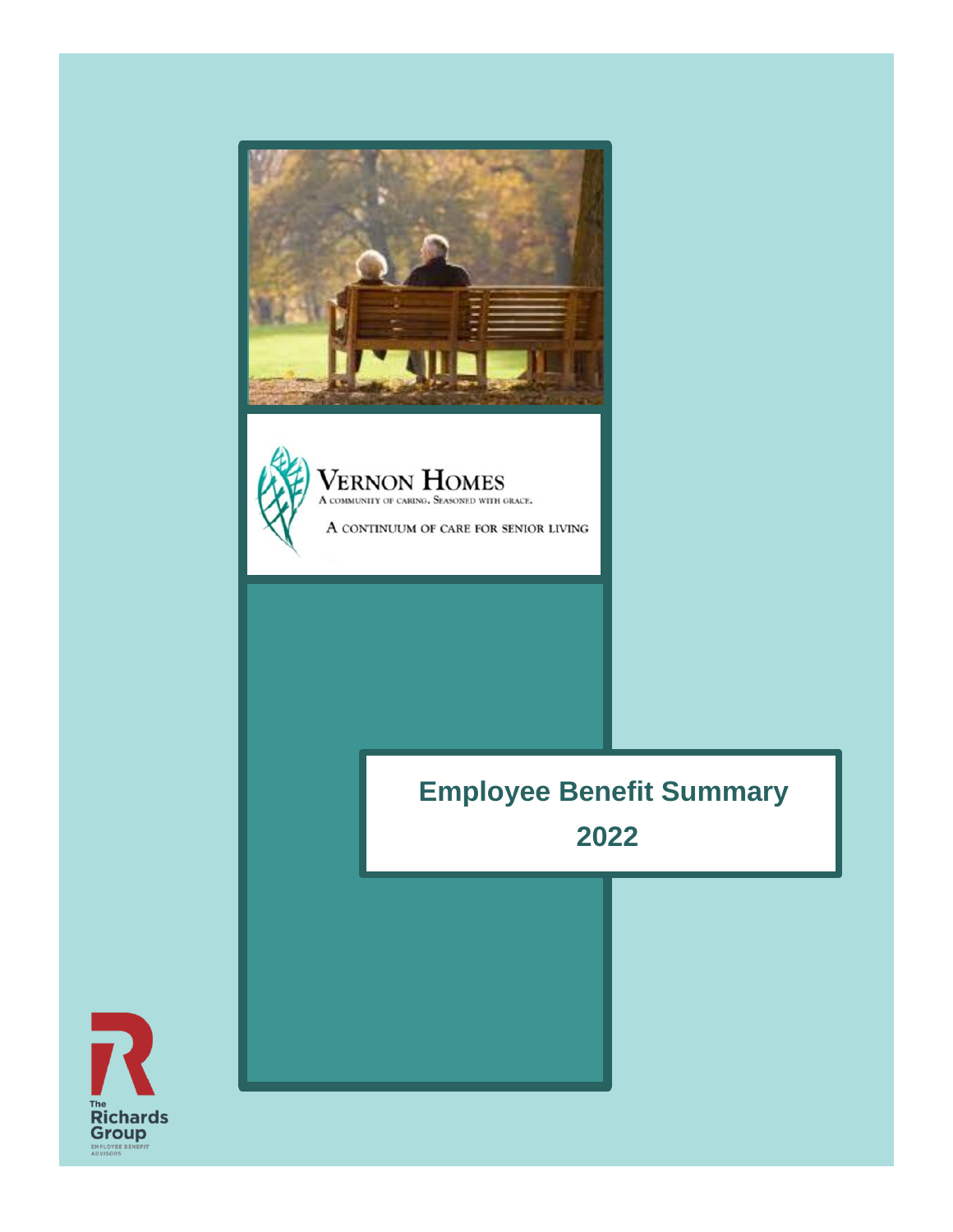## Table of Contents

| <b>Benefit</b>                  | Page           | <b>Benefit</b>                    | Page |
|---------------------------------|----------------|-----------------------------------|------|
| Employee Benefits Center (EBC)  | 2              | <b>Dental Plan</b>                | 9    |
| <b>Plan Contact Information</b> | 3              | Vision Plans                      | 10   |
| <b>Medical Plans</b>            | $\overline{4}$ | Medical, Dental & Vision Premiums | 11   |
| <b>HRA Funding</b>              | 5              | Life & Disability                 | 12   |
| How does an HRA Work?           | 6              | <b>Retirement Plan</b>            | 13   |
| Gia                             | $\overline{7}$ | GradFin                           | 14   |
| <b>WellBeing Rewards</b>        | 8              | <b>Additional Benefits</b>        | 15   |

# Employee Benefits Center (EBC)

The EBC is your online employee benefits center, a one-stop resource which provides you with up-to-date benefit information, benefit summary plan documents, forms, and contact information for each carrier.



To log into the EBC directly go to: vernonhomes.trgportal.com **Username = vach Password = benefits**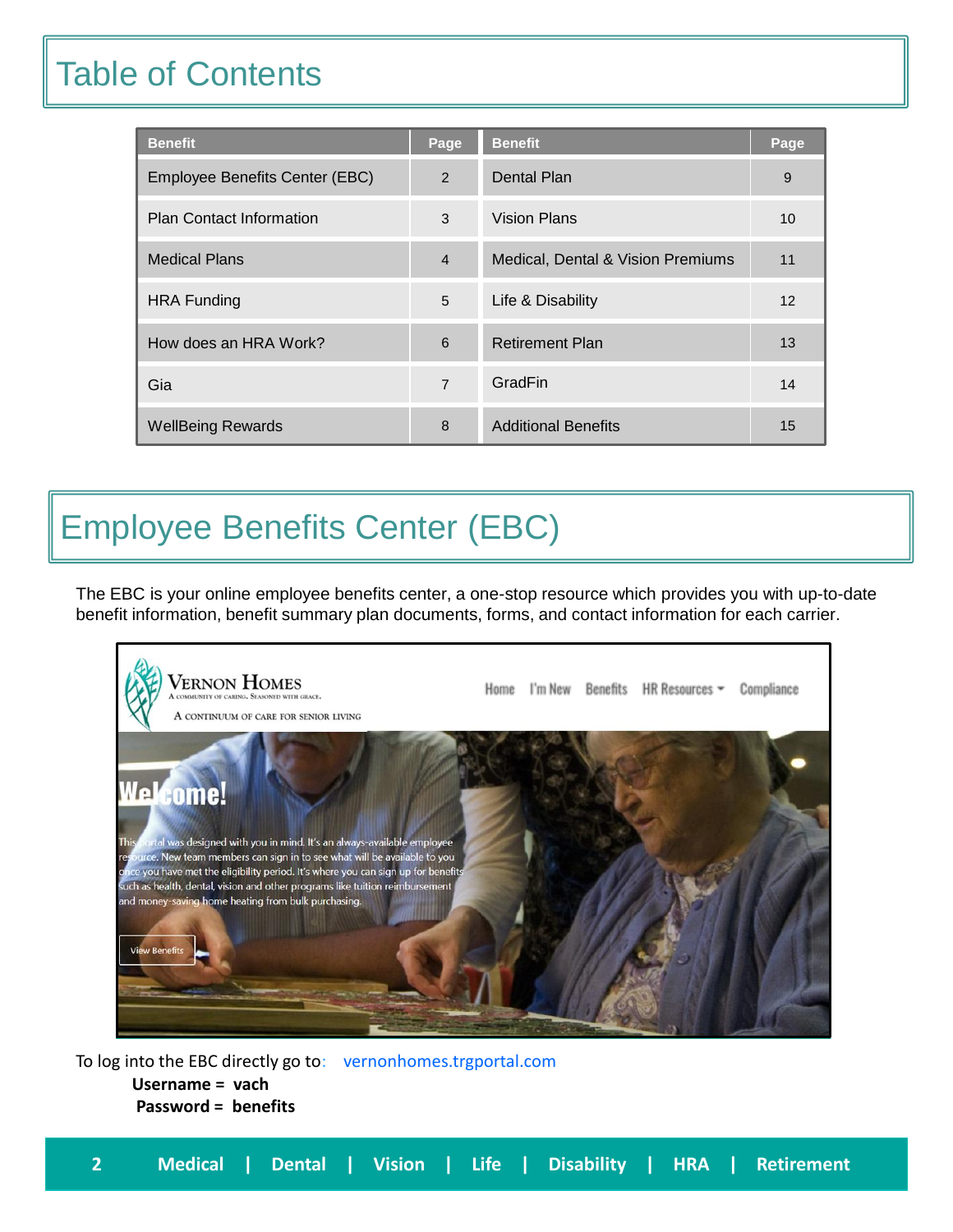### Plan Contacts



**MVP Health Care** Medical Insurance mvphealthcare.org (888) 687-6277 Monday-Friday 8am-6pm



**Reliance Standard Dental** Dental Insurance rsli.com



**MVP Health Care** HRA Administration mvphealthcare.org (888) 687-6277 Monday-Friday 8am-6pm



**VSP**  Vision Insurance vsp.com (866) 877-7195

(800) 497-7044



**Reliance Standard** Life and AD&D rsli.com (800) 497-7044



**Colonial Life** Voluntary Benefits (800) 325-4368



**John Hancock** Retirement Plan jhpensions.com (800) 395-1113



**GradFin** Tuition Assistance gradfin.com/trg.html



*This benefit summary booklet outlines the highlights of your benefit plans. For a complete list of covered and non-covered services, including benefits required by your state, see your employer's insurance certificate or summary plan description—the official plan documents. If there are any differences between this summary and the plan documents, the information in the plan documents takes precedence.*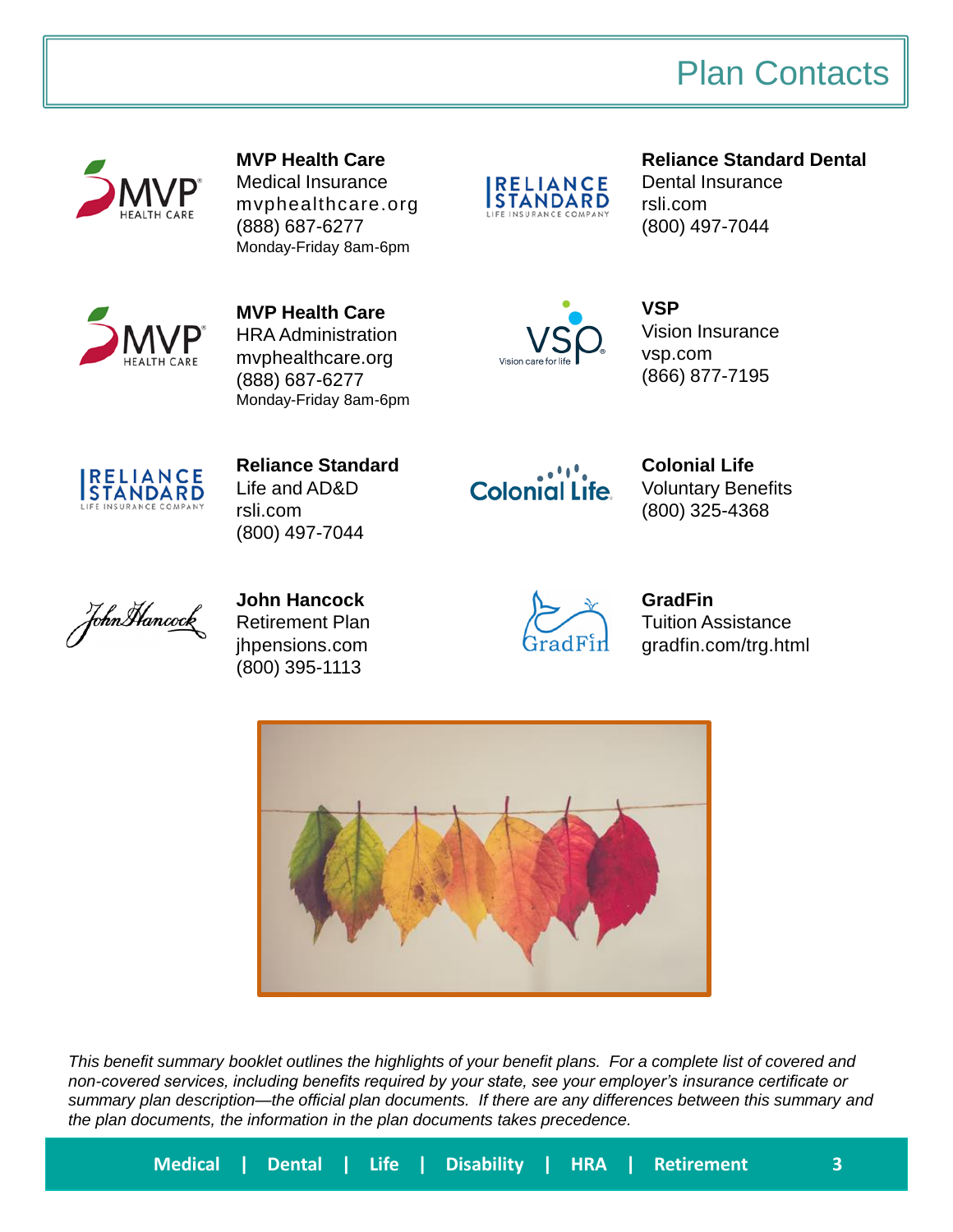# 2022 Medical Plans

|                                                         | VT Plus Gold (3)<br><b>CDHP</b>                                                          | <b>VT Plus Reflective</b><br>Silver (2) CDHP | VT Plus Bronze (5)                         |
|---------------------------------------------------------|------------------------------------------------------------------------------------------|----------------------------------------------|--------------------------------------------|
| Calendar Year Deductible<br>Member/Family               | \$3,200 / \$6,400<br>Aggregate <sup>1</sup>                                              | \$5,100 / \$10,200<br>Stacked <sup>1</sup>   | \$7,850 / \$15,700<br>Stacked <sup>1</sup> |
| Out of Pocket Max (Med & Rx)                            | \$3,200 / \$6.400                                                                        | \$5,100 / \$10,200                           | \$7,850 / \$15,700                         |
| Out of Pocket Max (Rx)                                  | \$1,400 / \$2,800                                                                        | \$1,400 / \$2,800                            | Med & Rx Combined                          |
| Coinsurance                                             | 0%                                                                                       | 0%                                           | 0%                                         |
| <b>Preventive Care</b>                                  | Covered in Full                                                                          | Covered in Full                              | Covered in Full                            |
| <b>PCP Office Visit</b>                                 |                                                                                          |                                              |                                            |
| <b>Specialist Office Visit</b>                          |                                                                                          |                                              |                                            |
| <b>Urgent Care</b>                                      |                                                                                          |                                              |                                            |
| <b>Emergency Room</b>                                   |                                                                                          |                                              |                                            |
| <b>Inpatient Services</b>                               |                                                                                          |                                              |                                            |
| <b>Outpatient Surgery</b>                               | Deductible, then 0%                                                                      | Deductible, then 0%                          | Deductible, then 0%                        |
| <b>Diagnostic Tests</b><br>X-rays, Laboratory           |                                                                                          |                                              |                                            |
| Adv Imaging (CT/PET/MRI)                                |                                                                                          |                                              |                                            |
| <b>Chiropractic Care</b>                                |                                                                                          |                                              |                                            |
| Physical, Occupational &<br>Speech Therapy <sup>2</sup> |                                                                                          |                                              |                                            |
| Acupuncture                                             | \$500 allowance <sup>3</sup>                                                             | \$500 allowance <sup>3</sup>                 | \$500 allowance <sup>3</sup>               |
| <b>Prescriptions</b><br><b>Preventive Rx</b>            | Ded waived for Prev Rx<br>Generic \$10<br>Preferred Brand \$15<br>Non-Preferred Brand 5% | Ded waived for Prev Rx<br>For Tiers 1 - 3    | VBID Value Rx: \$3<br>For Tiers $1 - 3$    |
| Tier 1 Generic Rx                                       | Deductible, then 0%                                                                      | Deductible, then 0%                          | \$35, Ded does not apply                   |
| Tier 2 Preferred Brand Rx                               |                                                                                          |                                              |                                            |
| Tier 3 Non-Preferred Brand Rx                           | Deductible, then 0%                                                                      | Deductible, then 0%                          | Deductible, then 0%                        |
| Tier 4 Specialty Rx                                     |                                                                                          |                                              |                                            |

<sup>1</sup> If your plan has a stacked deductible, the plan will begin to pay covered services for an individual member (enrolled in EE, ES, EC, or Fam) once they have met the individual deductible. If your plan has an **aggregate deductible**, the entire family deductible must be met before the plan begins to pay covered services for any member of the family.

<sup>2</sup> Physical, Occupational & Speech Therapy: Maximum 60 combined visits per calendar year.

<sup>3</sup> Members are reimbursed up to \$500 for acupuncture services from a licensed provider. Once this allowance is met, no further acupuncture services will be covered. This benefit is subject to the deductible and OOPM on high deductible plans. For those plans, services will be reimbursed up to \$500 in the same manner billed if the deductible has been met. If the deductible has not been met, MVP will apply the allowance to the deductible and OOPM until the deductible is met.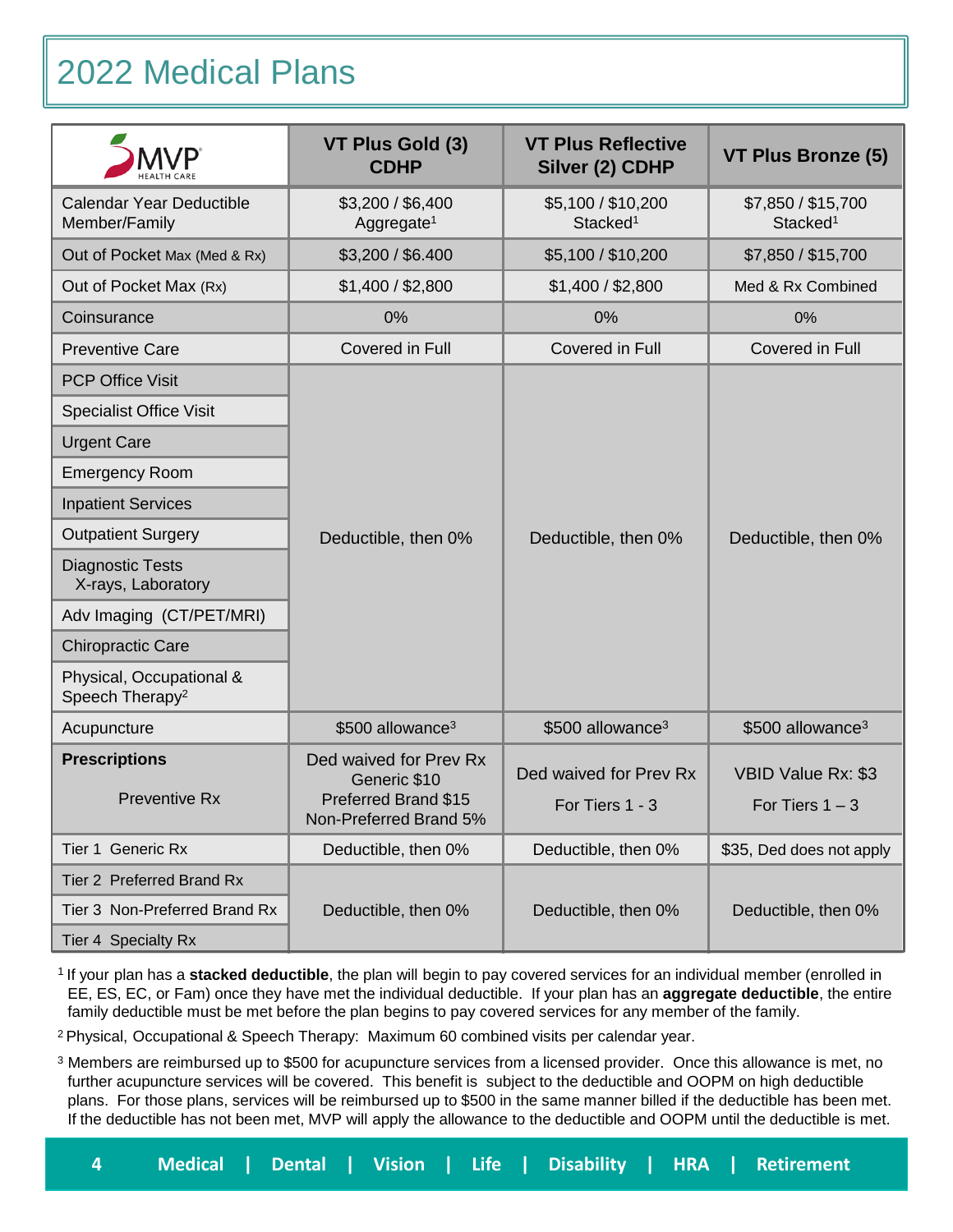### HRA Funding by Plan

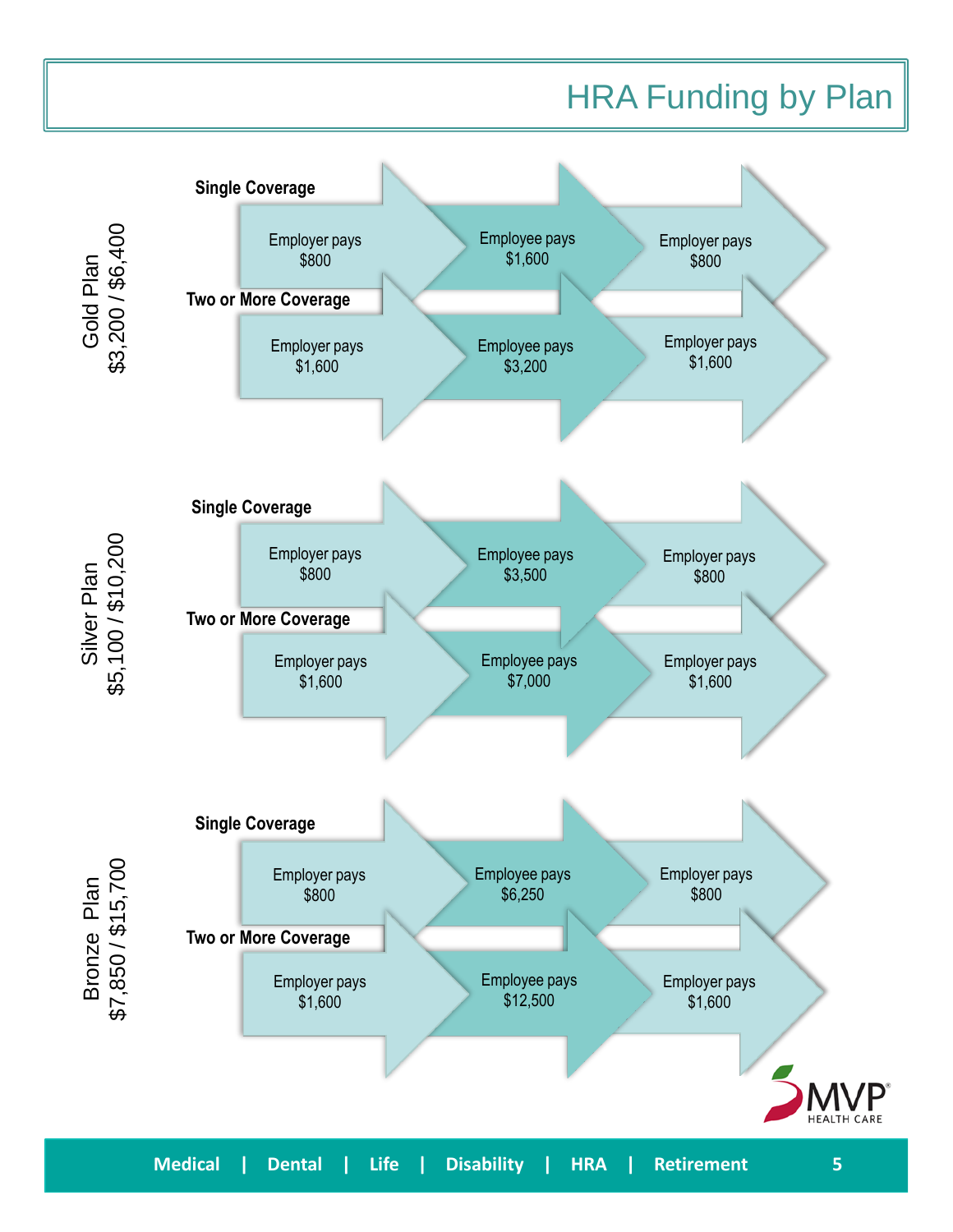# How does an HRA work?

- A Health Reimbursement Account (HRA) is an account funded by Vernon Homes to reimburse employees' eligible medical expenses.
- No funds are withheld from the employee's paycheck for the HRA.
- Employees electing medical insurance with Vernon Homes will have an HRA.
- The account can be used for reimbursement of medical plan expenses.
- Vernon Homes will contribute:
	- \$1,600 to all employees in Single Coverage and
	- \$3,200 to all employees in Ee+Spouse, Ee+Child(ren), and Family Coverage
- The total Vernon Homes contribution will be divided into two payments, with the employee paying their portion after the first Vernon Homes contribution amount has been exhausted.
- Claims submitted to MVP will be paid from the HRA directly to the provider.
- A debit card will be provided for Rx purchases to access HRA funds. The debit card will not be active during the period an employee is responsibility for paying their medical plan expenses.
- MVP will track claims as they are submitted. When the initial Vernon Homes' funding is exhausted, employees will be responsible for paying their share of the medical plan expenses:

\$1,600 / \$3,200 (Gold Plan) \$3,500 / \$7,000 (Silver Plan) \$6,250 / \$12,500 (Bronze Plan)

• Once the employee has met their payment share, MVP will return to debiting the HRA. While MVP will be tracking HRA usage, it is important for employees to be aware of their available balance.



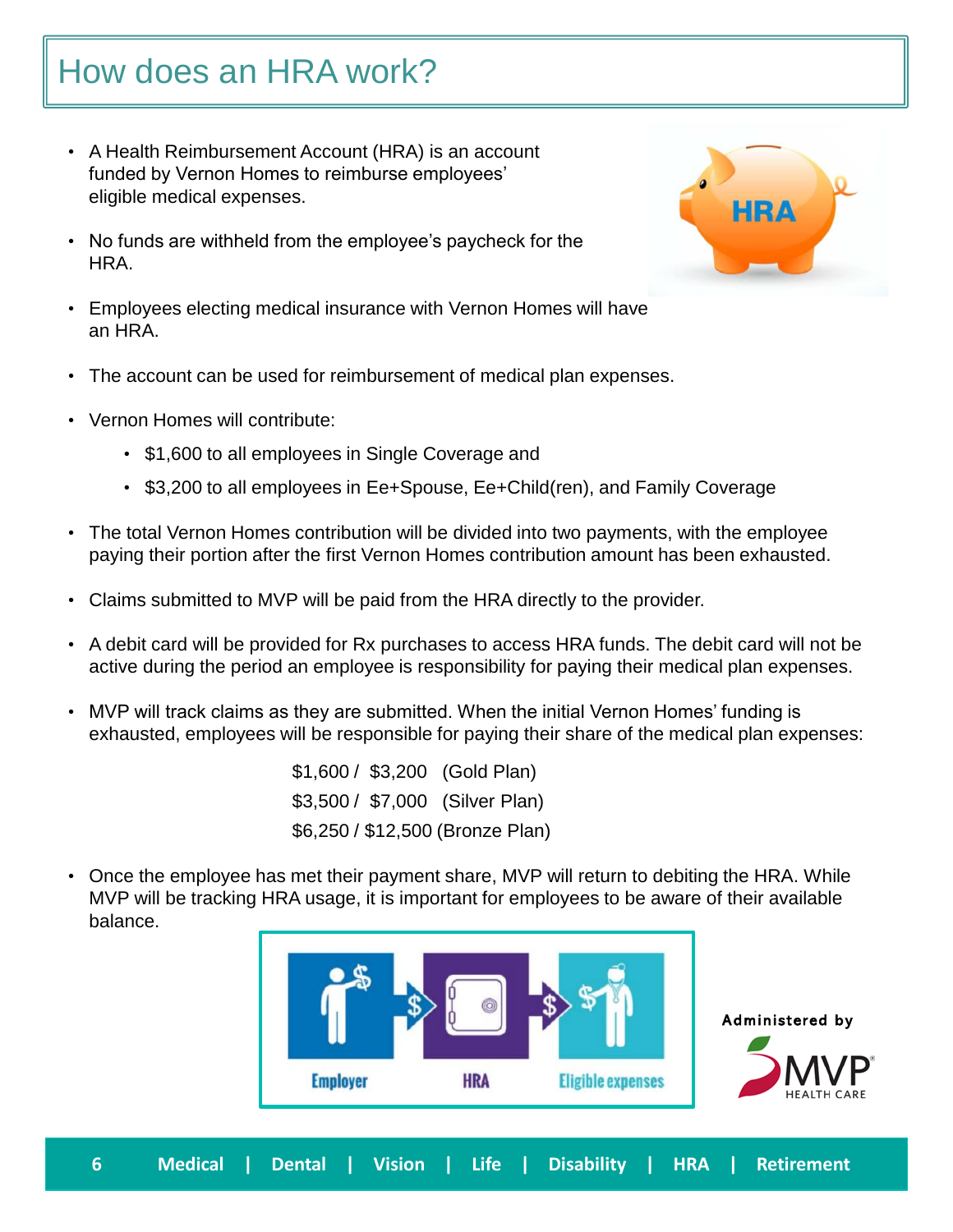

# Gia **Changes everything**

### **Welcome to a whole new world of care.**

Easy access. Expert answers. Advice you can trust. It's all at your fingertips with Gia.

Gia can help you figure out if you need to see a doctor. And can help you find the right doctor…virtual care or in-person. Gia can also help with prescription refills, labwork, and more.

### **Health Questions? Gia has the answers.**

Use Gia's simple but powerful search tool, giving you helpful and relevant health information you can trust.

### **Through Gia, you can access virtual care services<sup>1</sup>**

Gia can refer you to MVP's virtual care services including:

- 24/7 Emergency Care
- 24/7 Urgent Care
- Mental Health and Psychiatry
- Primary Care
- Lactation Consultants
- Nutritionists and Dieticians
- **NEW! Virtual Physical Therapy!**





**Learn more: GoAskGia.com** or download the Gia app today

#### **myVisitNow**

Schedule online appointment for psychiatry, behavioral health, nutrition, and lactation services. Have your appointments at home, on-the-go, or anywhere from your smartphone, tablet, or computer with a webcam.

**Learn more: myVisitNow.com** or download the myVisitNow app

#### **Virtual Physical Therapy**

Treat and help prevent pain and injuries anytime, anywhere from your smartphone with virtual physical therapy.

**Learn more:** mvphealthcare.physera.com

#### *Scan to learn more!*

*<sup>1</sup>Gia virtual care services and virtual physical therapy are \$0 on all plans, except qualified high-deductible health plans (QHDHPs) in 2022. The IRS now requires members enrolled in QHDHPs to pay for virtual care services until their plan deductible is met. After the deductible is met, virtual care services are \$0. In-person or virtual care excluding Gia is subject to co-pay/cost-share per plan details.*

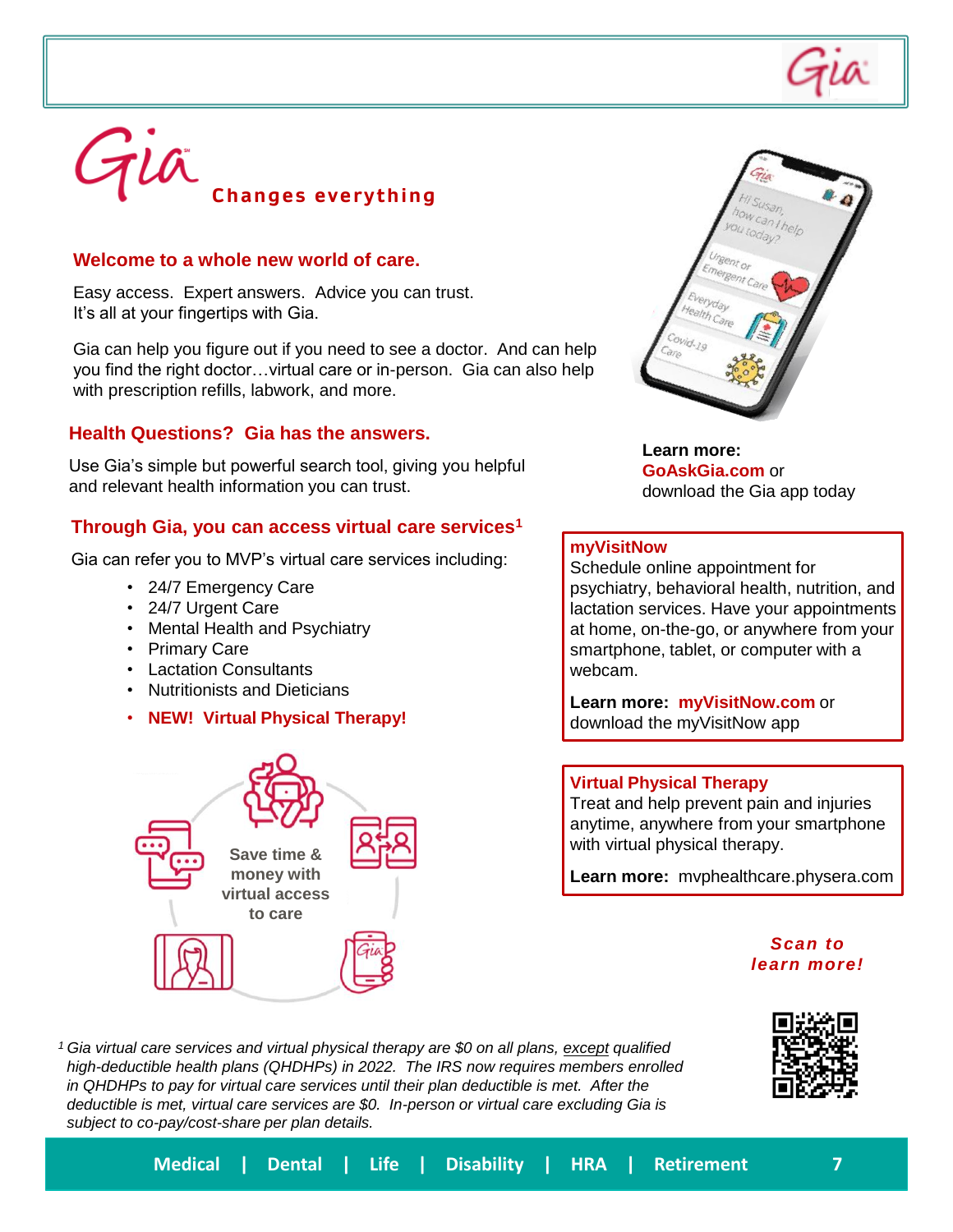# MVP WellBeing Rewards

MVP Health Care' is committed to helping you along your path to better health. By making healthy choices, you can earn up to \$600, per contract, per calendar year, with WellBeing Rewards.

### **Earning Rewards is Simple**

Earn up to \$200 points for completing health-related activities. Each point is equal to \$1 and can be redeemed in increments of \$50.

10 points



### **Well-Being Attestations**

**Email Tips Sign-Up** 

| <b>Preventive Screening</b> | 30 points |
|-----------------------------|-----------|
| <b>Health Care Literacy</b> | 10 points |
| <b>Physical Fitness</b>     | 10 points |
| Mind & Spirit               | 10 points |
| Surroundings                | 10 points |
| Social                      | 10 points |
|                             |           |

### **Track Activity Effortlessly** with Connected!

Collect up to \$200 more for tracking your activity with a wearable fitness device or an online app."

### **Connected! Activity Tracking**

| 8,000 Steps, 30-Minute Workout, or | 1 credit |
|------------------------------------|----------|
| one Workout via the ASHConnect app | perday   |

| Mammogram                | 30 points |
|--------------------------|-----------|
| Nowl Diabotic Scroonings |           |

| <b>NEW: DIADELIC SCIEEIIIIIKS</b>      |           |
|----------------------------------------|-----------|
| Diabetic Retinal Eye Exam              | 20 points |
| Diabetic Blood Test (Hba1c)            | 20 points |
| <b>Diabetic Urine Test for Protein</b> | 20 points |

### **New! Colorectal Cancer Screenings**

Points earned for completion of one screening

| Colonoscopy            | 30 points |
|------------------------|-----------|
| FIT Test               | 20 points |
| Cologuard <sup>*</sup> | 20 points |
|                        |           |

### **Receive Reimbursements**

MVP will reimburse you up to \$200 for expenses associated with activities, tools, and online apps that enhance your well-being, like sport memberships, mindfulness apps, park passes, and more.

### **You can earn up to \$600 by:**

Earn \$200 by completing healthy activities—start with a personal health assessment & a biometric screening, then you can take online classes, compete in an online challenge, and participate in activity tracking programs.



*Scan to learn more!*

> Then get reimbursed up to \$200 for activities that are great for your wellbeing stress reduction apps, continuing education classes, healthy weight programs, gym memberships, yoga, massage, and more.

Finally earn another \$200 for meeting activity goals—track your steps and log workouts to help create healthy habits.

Need an activity tracker or home exercise equipment? MVP offers discounts on these products—up to 55%.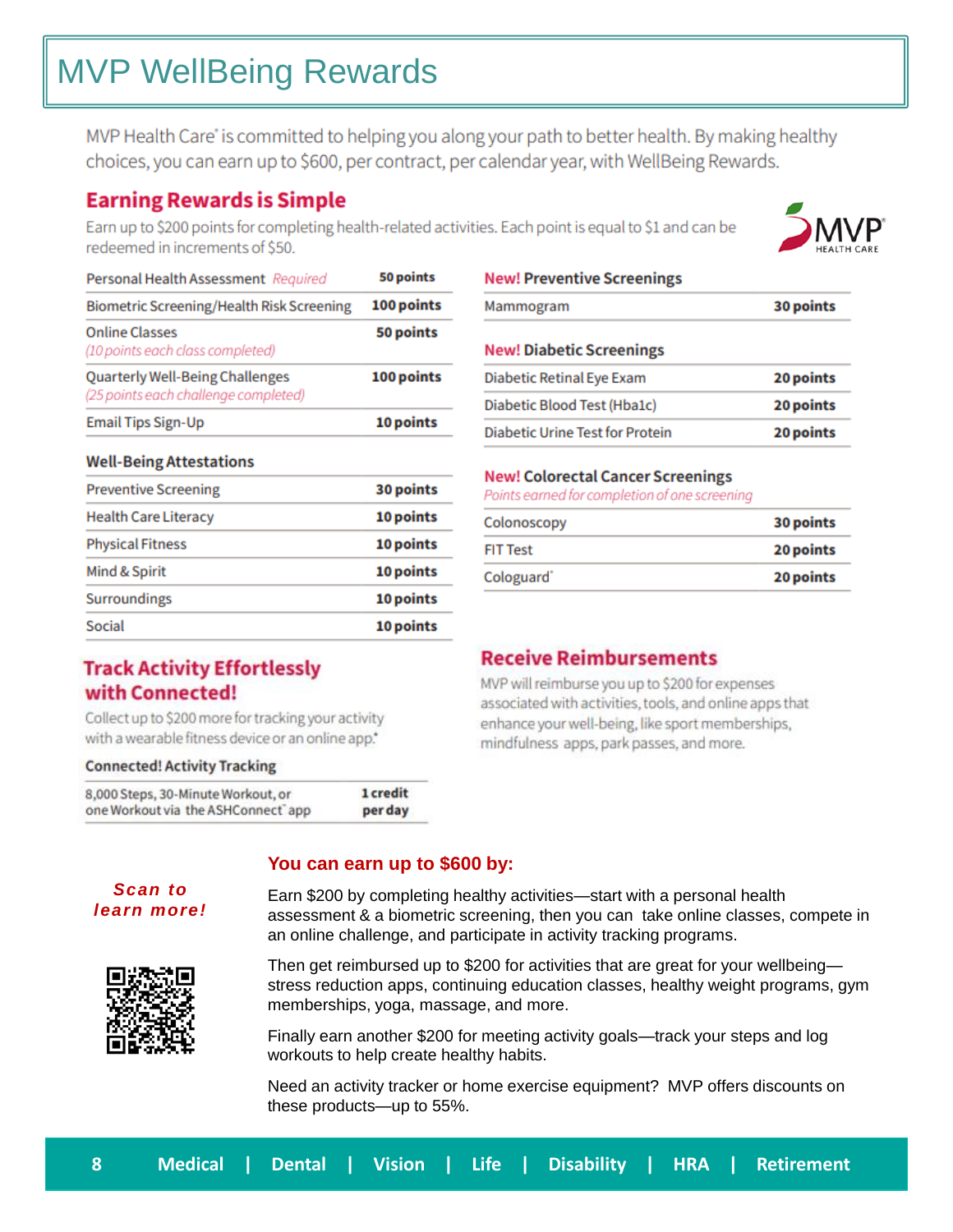Dental Plan

| <b>Diagnostic / Preventive</b><br>(Coverage A)                                                                                                                                                                                                                             | <b>Basic Services</b><br>(Coverage B)                                                                                                                                 | <b>Major Services</b><br>(Coverage C)                                                                                                                                                                   |
|----------------------------------------------------------------------------------------------------------------------------------------------------------------------------------------------------------------------------------------------------------------------------|-----------------------------------------------------------------------------------------------------------------------------------------------------------------------|---------------------------------------------------------------------------------------------------------------------------------------------------------------------------------------------------------|
|                                                                                                                                                                                                                                                                            | Annual Maximum: \$1,000 per person (Coverages A, B, and C combined)                                                                                                   |                                                                                                                                                                                                         |
|                                                                                                                                                                                                                                                                            | Annual Deductible: \$50 individual / \$150 family                                                                                                                     |                                                                                                                                                                                                         |
| Covered at 100%*<br>No deductible                                                                                                                                                                                                                                          | Covered at 80%*<br>Deductible applies                                                                                                                                 | Covered at 50%*<br>Deductible applies                                                                                                                                                                   |
| Routine Exam - 1 every 6<br>$\bullet$<br>months<br>Bitewing x-rays-every 12<br>months<br>Full-mouth/Panoramic x-rays,<br>$\bullet$<br>1in 5 years<br>Periapical x-rays<br>$\bullet$<br>Cleaning-1 every 6 months<br>$\bullet$<br>Fluoride for children 13 and<br>$\bullet$ | Restorative amalgams<br>Restorative composites<br>Endodontics-non-surgical<br>Endodontics-surgical<br>$\bullet$<br>Periodontics-non-surgical<br>Periodontics-surgical | Onlays<br>$\bullet$<br>• Crowns-1 in 10 years per<br>tooth<br><b>Crown Repair</b><br>Prosthodontics-fixed bridge;<br>removable complete/partial<br>dentures-1 in 10 years<br><b>Complex Extractions</b> |
| under-1 every 12 months<br>Sealants-age 13 and under<br>$\bullet$<br>Space maintainers<br>$\bullet$                                                                                                                                                                        | Denture Repair<br><b>Simple Extractions</b>                                                                                                                           | Anesthesia                                                                                                                                                                                              |

You can maximize your annual benefit amount by practicing good oral health. With Maximum Rewards you can earn additional money toward future years' annual maximums. You qualify to carryover \$250 each year by: submitting at least one dental claim per year for a covered procedure; keeping your total paid claims under the plan's annual benefit threshold limit (\$500); if you visit a PPO network provider, you can earn an additional \$100 to carryover. Your annual maximum can increase us to a total of \$2,000.

\*Based on 90th percentile



Eligibility: First of the month following or coincident with 2 months of employment.

After two months of employment Vernon Homes offers voluntary dental insurance to employees. This payroll deduction is pre-tax and for that reason falls under IRS requirements for enrolling and terminating coverage. If you choose not to enroll when you become eligible, you will not be able to enroll until the following open enrollment period. At that time, as a late entrant, you will only be eligible for wellness care for the first year.

After one year of employment, for employees working 20 or more hours, Vernon Homes provides a dental benefit of \$100 annually to eligible employees, their spouses or children under 26 living at home. To receive this benefit an itemized and dated bill from the dentist must be given to the HR Coordinator. This benefit is available each calendar year but does not accumulate from one year to the next. If you choose to enroll in the dental insurance the \$100 will be applied to the insurance premium.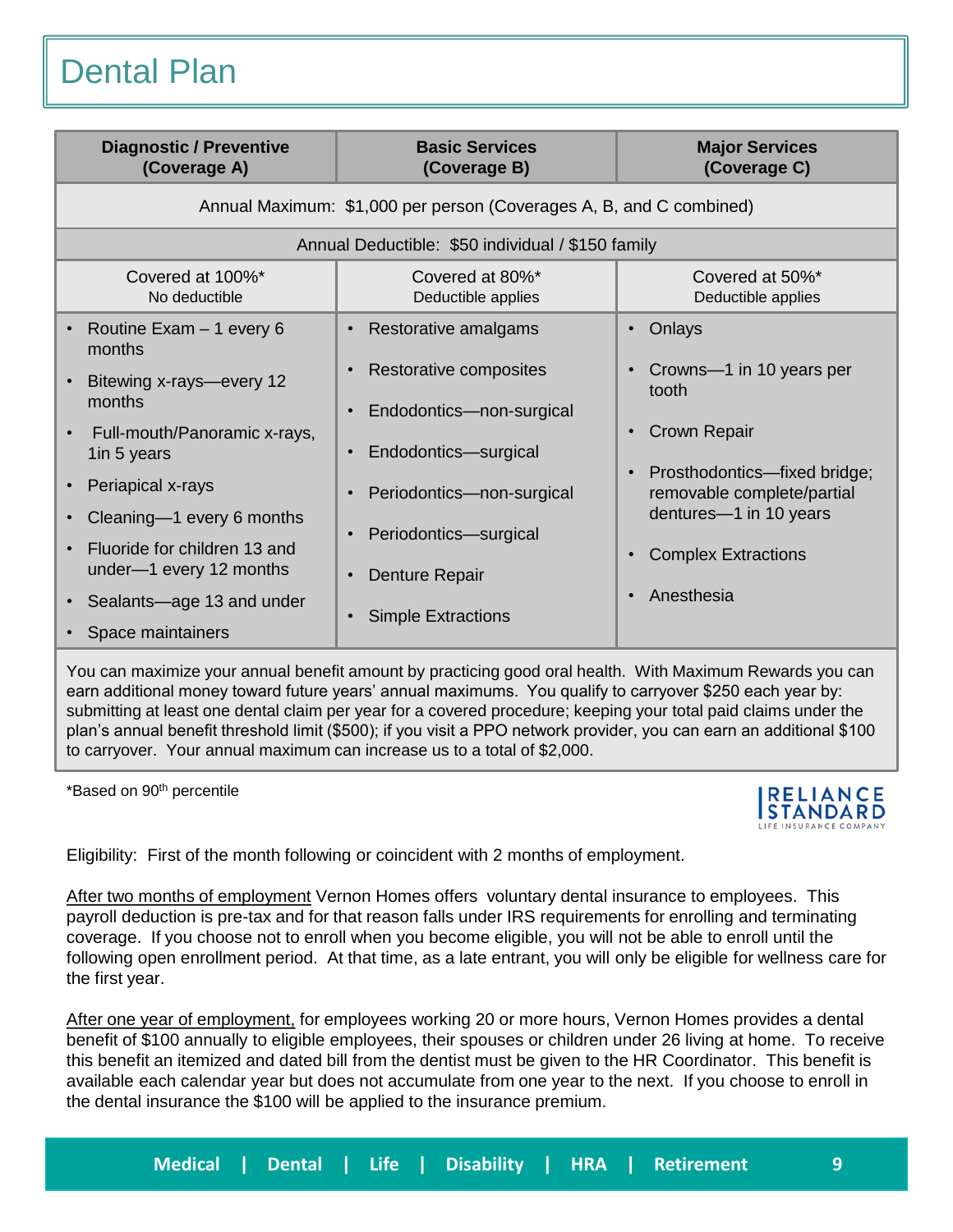# Vision Plans

### Vision Care Benefit

when enrolled in the Reliance Dental plan

- Thorough eye exam covered in full through a VSP provider
- 20% off prescription glasses
- 20% off lens options
	- 15% off contact lens services excluding materials
	- Must be enrolled in Reliance Dental Plan





Vernon Homes offers a stand-alone vision plan through VSP. You do not need to enroll in the Health or Dental to take advantage of this and it is available to you and your family members. The coverage includes an annual eye exam and new lenses each year and new frames every other year.

Copay: \$10.00 for the Eye Exam \$25.00 for materials (Frames or Lenses)

There is an allowance of \$180 toward the purchase of Contact Lenses or Frames. See

Summary of Benefits for details including out of network benefits.

[www.VSP.com](http://www.vsp.com/)



TruHearing is making hearing aids affordable by providing exclusive savings to all VSP Vision Care members. You can save up to \$2,400 on a pair of hearing aids with TruHearing pricing. What's more, your dependents and even extended family members are eligible, too.

In addition to great pricing, TruHearing provides you with:

- Three provider visits for fitting, adjustments, and cleanings
- Three-Year manufacturer's warranty for repairs and one-time loss and damage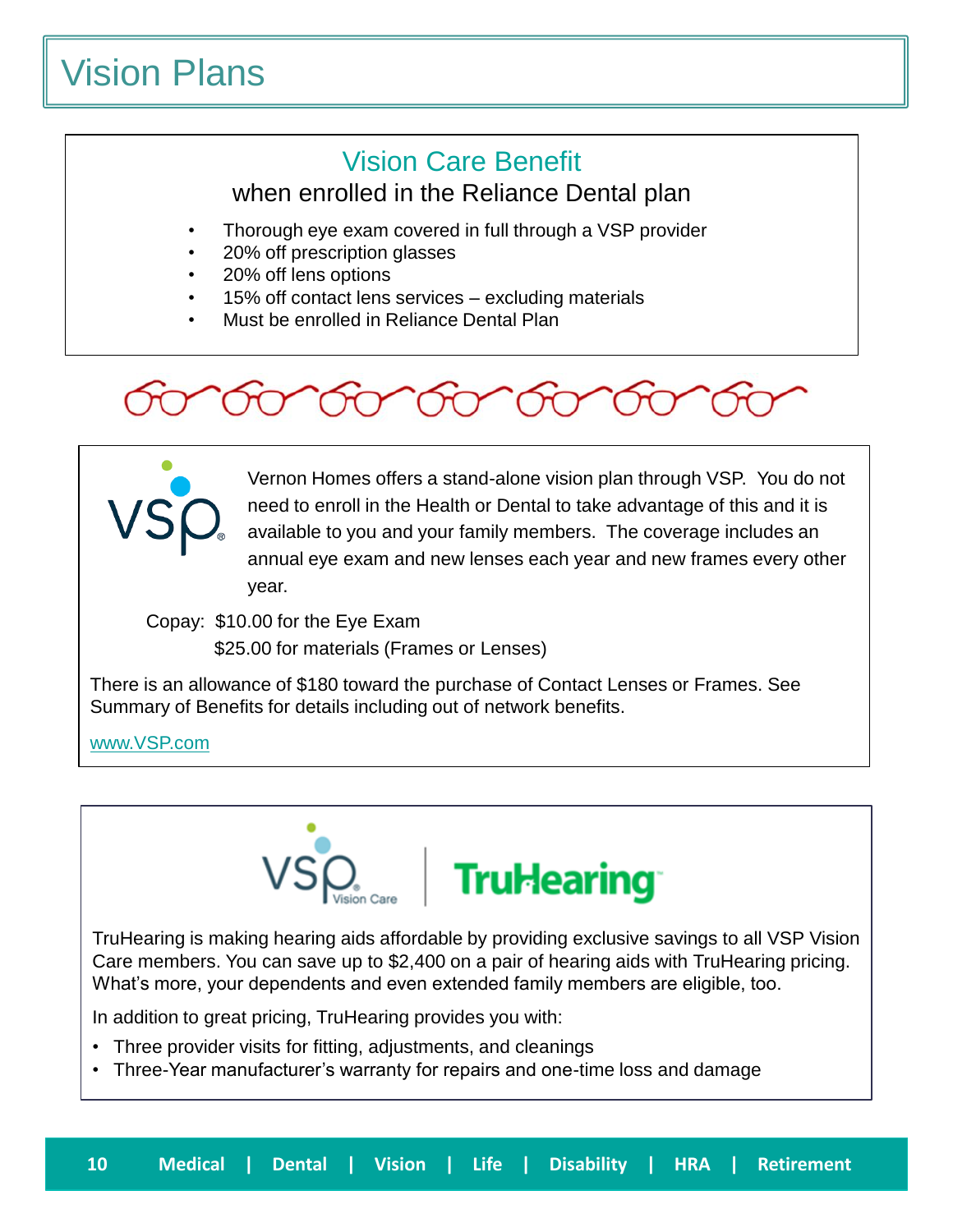## **Premiums**

|               |                    |                       | <b>Employee</b> |                | <b>Employer</b> | <b>Total</b>                     |
|---------------|--------------------|-----------------------|-----------------|----------------|-----------------|----------------------------------|
|               |                    |                       | <b>Weekly</b>   | <b>Monthly</b> | <b>Monthly</b>  | <b>Monthly</b><br><b>Premium</b> |
|               |                    | Employee              | \$41.00         | \$177.67       | \$505.57        | \$683.24                         |
|               | <b>Gold</b>        | Employee + Spouse     | \$198.67        | \$860.91       | \$505.57        | \$1,366.48                       |
|               | HOHP               | Employee + Child(ren) | \$187.63        | \$813.08       | \$505.57        | \$1,318.65                       |
|               |                    | Employee + Family     | \$326.38        | \$1,414.33     | \$505.57        | \$1,919.90                       |
|               |                    | Employee              | \$29.00         | \$125.67       | \$467.76        | \$593.43                         |
| Medical       | <b>Silver HDHP</b> | Employee + Spouse     | \$165.95        | \$719.10       | \$467.76        | \$1,186.86                       |
|               |                    | Employee + Child(ren) | \$156.36        | \$677.56       | \$467.76        | \$1,145.32                       |
|               |                    | Employee + Family     | \$276.87        | \$1,199.78     | \$467.76        | \$1,667.54                       |
|               |                    | Employee              | \$19.00         | \$82.33        | \$438.85        | \$521.18                         |
|               | <b>Bronze</b>      | Employee + Spouse     | \$139.27        | \$603.51       | \$438.85        | \$1,042.36                       |
|               |                    | Employee + Child(ren) | \$130.85        | \$567.03       | \$438.85        | \$1,005.88                       |
|               |                    | Employee + Family     | \$236.69        | \$1,025.67     | \$438.85        | \$1,464.52                       |
|               |                    | Employee              | \$9.51          | \$41.20        | \$0.00          | \$41.20                          |
|               | Less than 1        | Employee + Spouse     | \$18.44         | \$79.92        | \$0.00          | \$79.92                          |
|               |                    | Employee + Child(ren) | \$21.93         | \$95.04        | \$0.00          | \$95.04                          |
|               | <b>year</b>        | Employee + Family     | \$30.78         | \$133.40       | \$0.00          | \$133.40                         |
| <b>Jental</b> |                    | Employee              | \$7.59          | \$32.87        | \$8.33          | \$41.20                          |
|               |                    | Employee + Spouse     | \$16.52         | \$71.59        | \$8.33          | \$79.92                          |
|               | More than 1 year   | Employee + Child(ren) | \$20.01         | \$86.71        | \$8.33          | \$95.04                          |
|               |                    | Employee + Family     | \$28.86         | \$125.07       | \$8.33          | \$133.40                         |
|               |                    | Employee              | \$2.52          | \$10.90        | \$0.00          | \$10.90                          |
| Vision        |                    | Employee +1           | \$3.65          | \$15.81        | \$0.00          | \$15.81                          |
|               |                    | Employee + Family     | \$6.54          | \$28.35        | \$0.00          | \$28.35                          |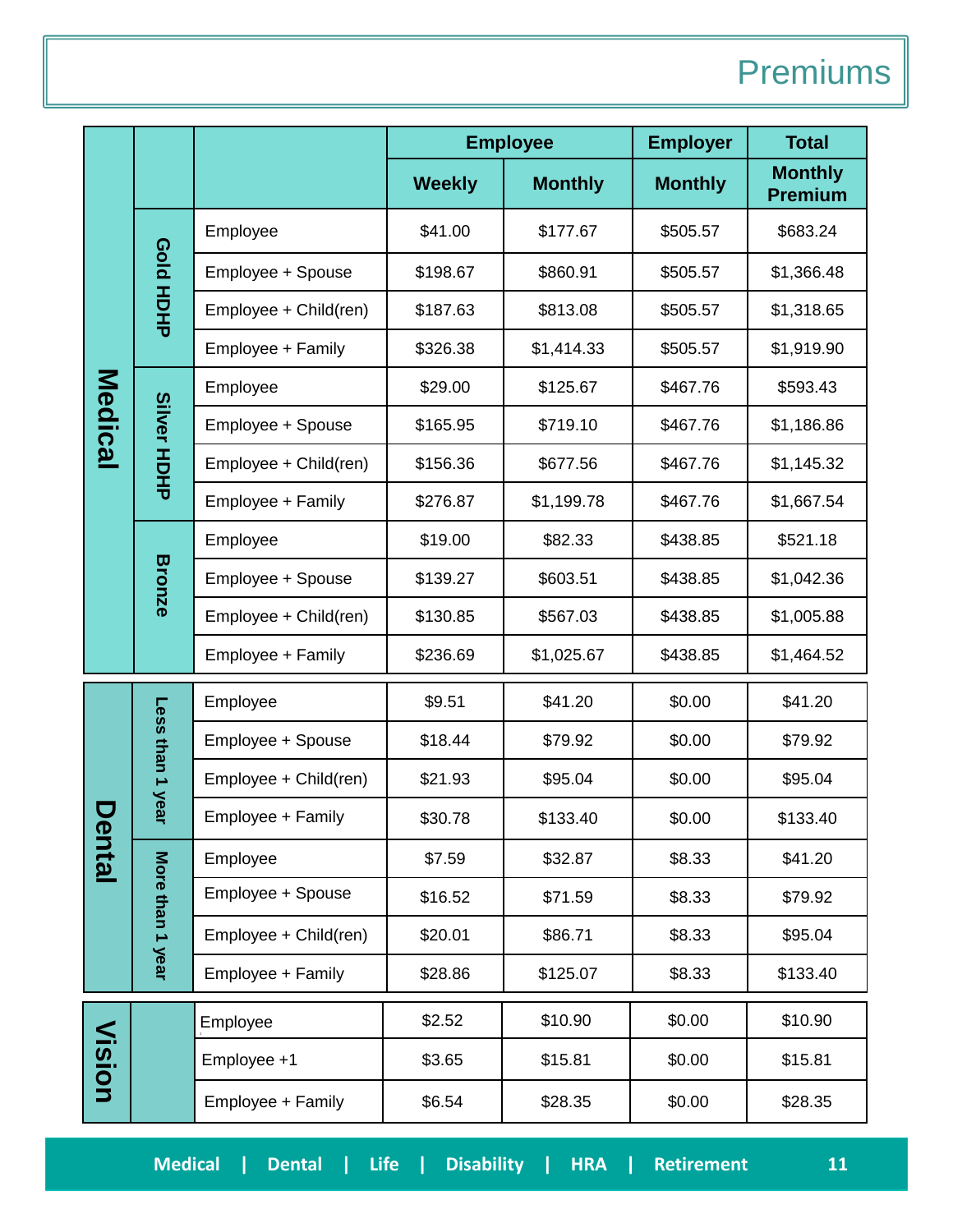# Life & Disability Coverage

### Employer-Paid Group Life and AD&D

Vernon Homes provide eligible employee with Life and AD&D through Reliance Standard equal to one times your base annual earnings to a maximum of \$50,000.

Accidental Death and Dismemberment (AD&D) insurance pays an additional benefit, up to the amount of your Life benefit, if you suffer a covered loss due to an accidental injury or death.

**Medical | Dental | Life | Disability | HSA | Retirement 3xxxxxxx**  Benefits are reduced to 65% at age 70 and 50% at age 75. Coverage is discontinued at termination of employment or retirement. If you suffer from a terminal illness, you may have access to accelerated benefits which can help offset expenses at a critical time by allowing you to access your life benefit during your lifetime.

### Bereavement Services

Reliance Standard offers access to an online counseling service to all household members who experience the loss of a loved one through Health Management Systems of America (HMSA).

HMSA's staff is comprised of mental health professionals and administrators with doctoral or master-level degrees. Professional counselors who are experienced with the human emotions associated with the death of a loved one are available to help those who want to reach out.

Online access to HMSA's network of legal and financial advisors is also available to all household members. All requests for any assistance or information shared between the household member and counselor is kept strictly confidential.

These counseling services are available to you at no cost. Call (800) 961-3007



### Colonial Life Voluntary Benefits

Everyone's needs are different and that's why it's important to choose the benefits that are right for your personal situation.

- Coverage is available for your spouse and eligible dependent
- Benefits are paid directly to you, unless you specify otherwise
- You may receive benefits regardless of other insurance you may have with other insurance companies

Colonial offers Disability Insurance, Accident Insurance, Life Insurance, Cancer Insurance, and Critical Illness Insurance. . . . . . .



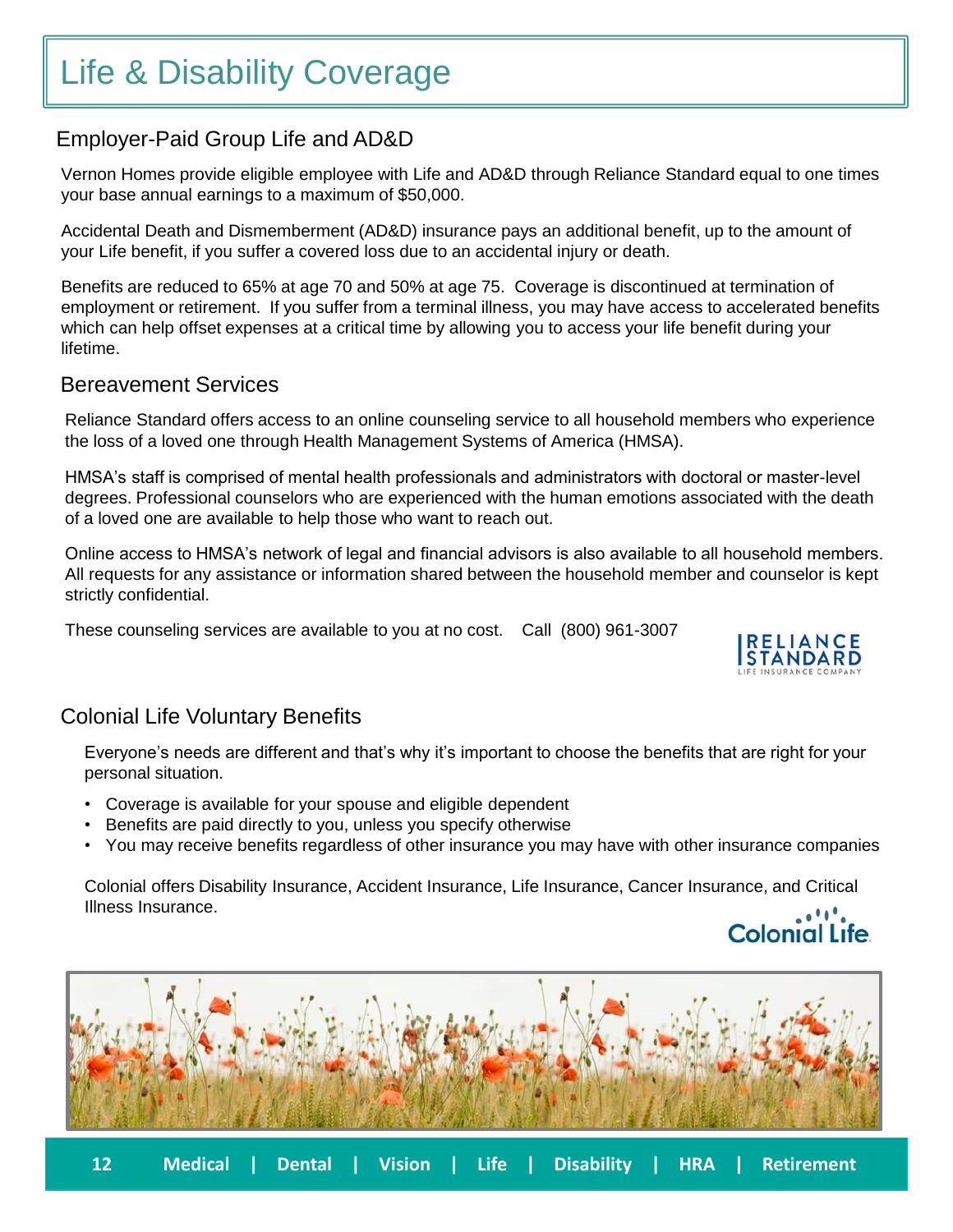### **401(k) Retirement Plan**

Vernon Homes encourages you to save for retirement and offers a 401(k) Retirement Plan through John Hancock. Please take advantage of this valuable benefit.

#### $\mathbf{H}$ **Eligibility**

New hires must work one (1) year with 1000 hours of service before contributing to the 401(k). You must be at least age 18 to participate. You may enter the plan anytime after your first anniversary.

### **Employee Contributions**

You may defer either on a pre-tax or ROTH after-tax basis. The Internal Revenue Service (IRS) limits the total amount of contributions you may make each calendar year. For 2022, the maximum contribution is \$20,500.

If you reach are age 50 (turn 50 during the year) you may make additional contributions. For 2022, you may contribute up to an additional \$6,500 contributions.

#### **Vesting Schedule**

Vesting means you have the permanent right to the value of your account balance if you leave the company.

You are immediately vested in your contributions and any employer money in your account.

### **Employer Contributions**

Vernon Homes may provide, at the company's discretion, a qualified annual contribution for employees working 2 years or more with certain requirements.

#### **Investment Options**

The company offers several investment options from which to choose.

John Mancock.

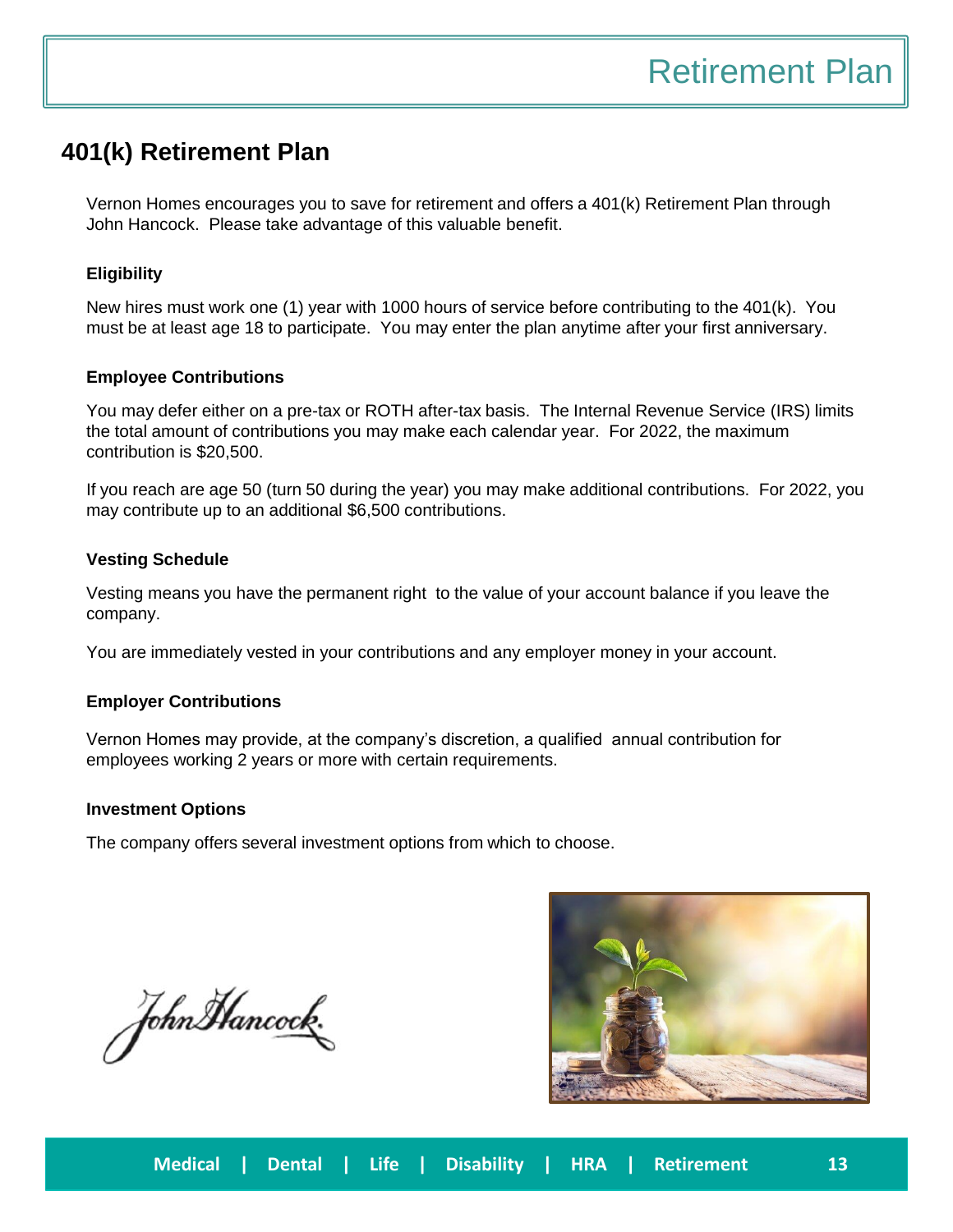# Grad Fin

Vernon Homes offers a tuition assistance program designed to help employees repay student loan debit and improve their financial wellbeing through consultation services with GradFin. GradFin is a benefit program that is revolutionizing the way employees can reduce their student loan debt. This program is available to you at no cost.

Through GradFin you receive:

- **Medical | Dental | Life | Disability | HSA | Retirement 3xxxxxxx**  • One-on-one education consultations with a GradFin Consultant to review your current loan status and discuss the best payoff option available to you.
- GradFin will analyze your loans and provide payment and refinancing options for your federal and/or private loans.
- GradFin will consult with you by phone to determine which loans to refinance and to make recommendations on the best payoff strategies for your remaining loans.
- GradFin assists in cutting monthly student loan payments to help you put your hard-earned money toward other financial goals.
- GradFin will work to offer a competitive interest rate reduction when you refinance your loans.
- GradFin will provide up to a \$300 bonus to you when you refinance. The bonus will be applied to the principal of your closed loan.
- GradFin will offer the lowest interest rates in the industry through their lending platform which is made up of ten lenders to maximize the chances that you will be approved for a new loan.



**Financial Education** 

**Savings** 

**Expert Loan Analysis** 

**Cut Monthly Payments** 

**For more information or to schedule your consultation:**

www.gradfin.com/trg.html



### Eligibility:

To participate in the benefit, you must be an employee of Vernon Homes and must be at least 21 years old. Student loans held by an employee's dependent are not eligible for GradFin services unless the employee is also a co-signer of the loan.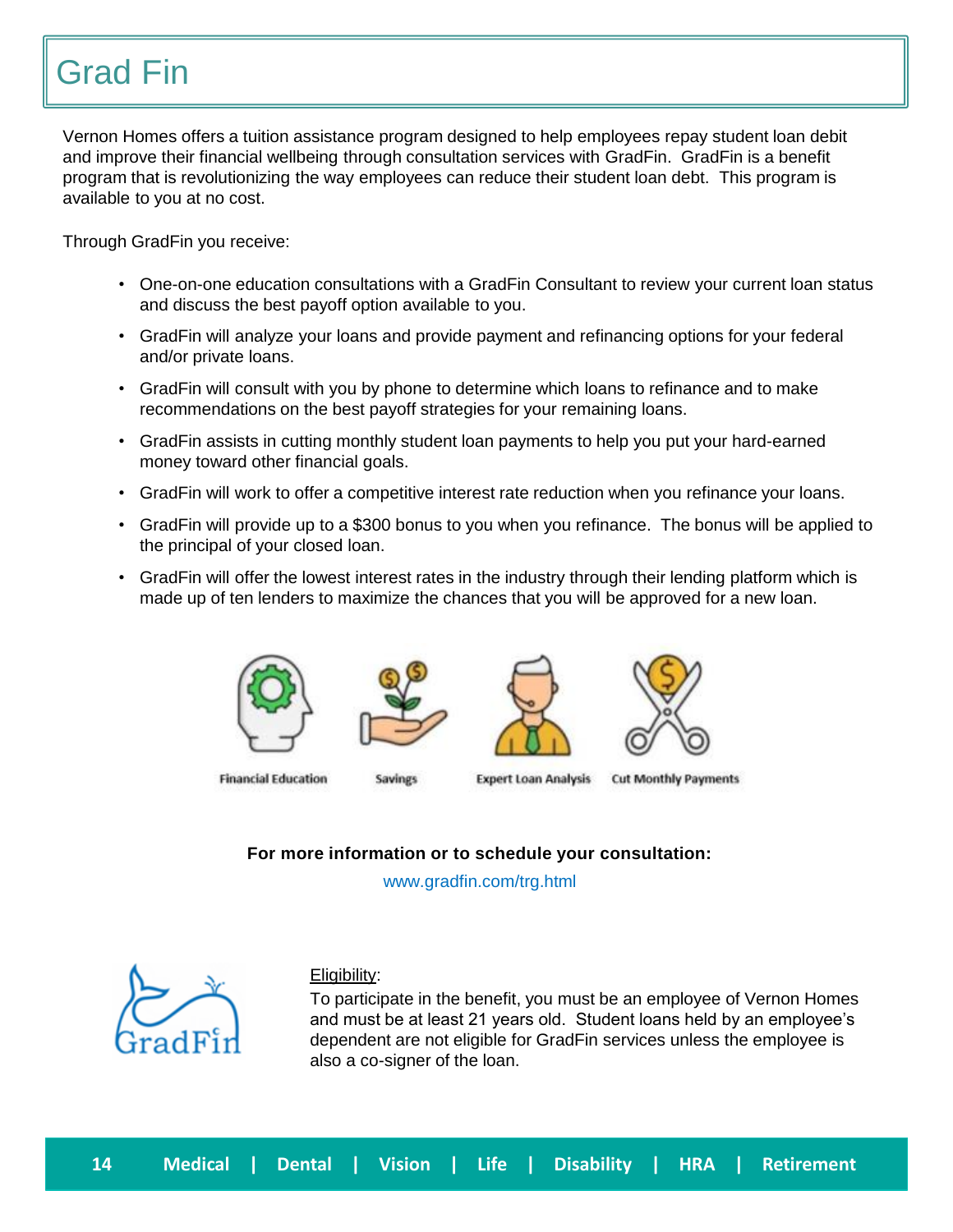

### **BJ's Wholesale Grocer's Discount**

One Year Membership: \$30

### **Outer Limits Gym Membership**

Enjoy a discount on your membership

### **Referral and Retention Reward**

Refer someone for employment or residence

### **Sunshine Group**

Voluntary membership used to recognize all staff at the time of special occasion; illness, hospitalization, birth, retirement, death of a family, etc. Payroll deduction of 50 cents per week

### **Travel Pay**

After 3 months of employment, you may qualify for travel pay

### **Tuition Reimbursement**

Tuition reimbursed for continuing education programs that have an intrinsic value to your job function

### **Shoe Allowance**

After 3 months of employment, allowance of up to \$50 once per year when purchased from Shoes for Crews

### **Uniform Allowance**

After 3 months of employment, allowance of up to \$50 once per year; can also be used for work shoes

### **Vernon Homes Food Co-op**

**"**Bulk packed" food items at wholesale prices through Vernon Homes vendors. Paid via check or payroll deduction

### **Employee Fuel Program**

Spread the cost of your home heating over 40 weeks. Enjoy bulk savings on oil, propane, pellets, or kerosene products.